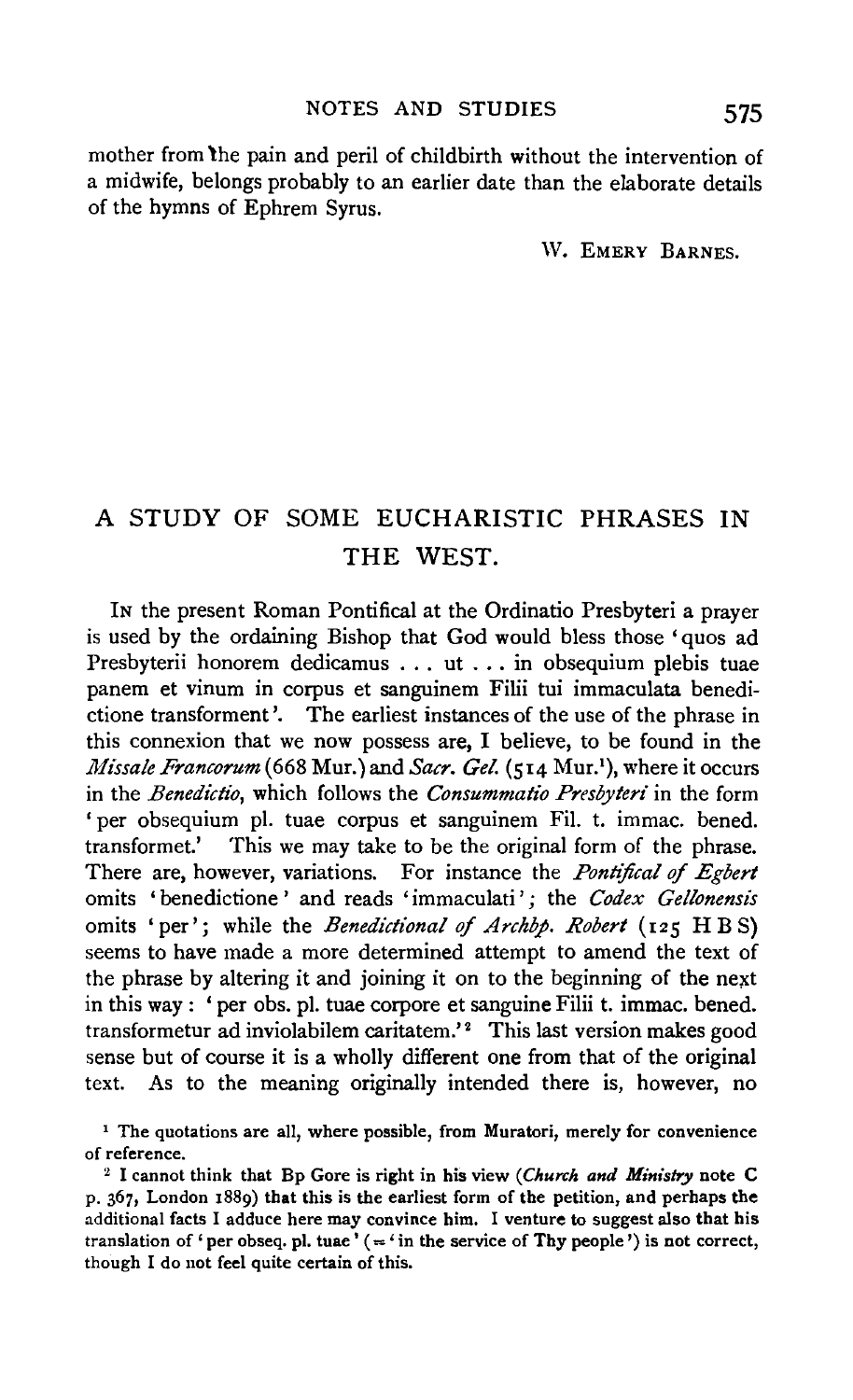difficulty, except in regard to the words 'per obsequium plebis tuae ', which Archbp. Robert's version does not touch. I conclude that the words mean that the loyal co-operation of the laity is a necessary element in the consecration of the Elements-a most valuable consideration, which is lost by the alteration in the modern Roman Pontifical of the ' per' into ' in'; this, I imagine, is intended to convey the thought that the 'transformatio' effected by the Presbyter is for the obedient reception of the people. The addition of the other words in the modern Roman rite is unnecessary but not detrimental to the proper meaning.

The interesting point about the phrase I am discussing is that it, together with the whole prayer in which it occurs of course, would seem to be derived from ' Gallican' rather than purely Roman sources : and if so, it is the more remarkable, as it is, I think, the nearest approximation to the doctrine of Transubstantiation at present to be found expressed in the chief Roman Service books.

The following is the evidence on which I base my suggestion  $:$ —In the *Missale Gallicanum Vetus,* the section of the Canon which begins *Hanc igituroblationem* on Maundy Thursday (723 Mur.) has this clause:' Iesus Christus in novo testamento sacrificandi ritum instituit dum panem ac vinum . . . in sacramento sui corporis et sanguinis transformavit.' This also is what Muratori ( $130 \text{ ff}$ ) says he has ascertained to be the form of the *Hanc igitur oblationem* in the Ambrosian *Canon Mi'ssae* for Maundy Thursday.1 And the (Gallican) *Expositio Liturgiae* quoted also by Muratori (col. 144) from Martène is evidently commenting on some such clause in the words ' panis in corpore et vinum transformatur in sanguine'.

Again in the *Mi'ssale Gothicum* the *Post Secreta* for the Circumcision  $(534$  Mur.) contains the phrase 'ut fiat nobis eucharistia legitima . . . in transformationem corporis ac sanguinis Domini Dei nostri Iesu Christi ', while the *Post Secreta* for S. Leudegar Martyr (637 Mur.) has 'ut descendat hie benedictio tua super hunc panem et calicem in transformatione spiritus tui sancti.'

These are the only passages I have found in which the word 'transformare' (' transformatio ') actually occurs, but we may fitly compare the prayer *Post Mysterium* for the *Assumptio S. Mariae Matrr's Domini nostri* in the last-named Missal (548 Mur.), 'ut translata fruge in corpore calice in cruore proficiat meritis quod obtulimus pro delictis'; while if we turn to patristic writings on the subject we find parallel words used. For instance, Muratori *Dissertatio de rebus liturgids* (136 f) quotes two passages from S. Ambrose, where he uses' transfigurare' in this connexion, viz. de Fide iv 10: 'Sacramenta quae per sacrae orationis mysterium

<sup>1</sup> His statement is corroborated by the Ordo ex codice Heriberti Archiepiscopi appended by Magistretti to his *Ambrosian Pontifical* p. 101 (Milan 1897).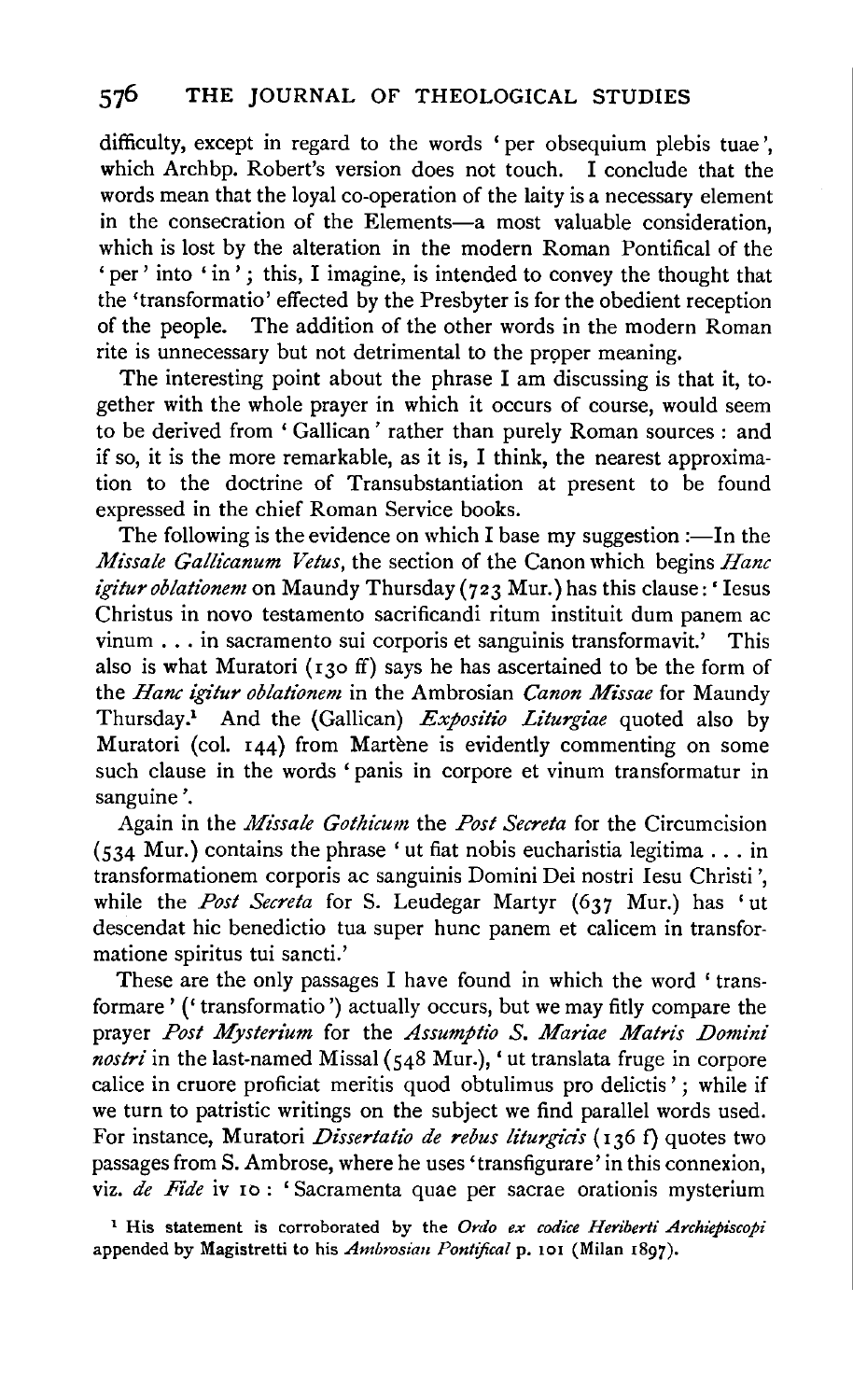in carnem transfigurantur et sanguinem,' and *de Incarn. Dni.* iv 'etsi a Christo veram carnem esse susceptam et offeras transfigurandum corpus altaribus, etc.'. Compare, too, Isidore *de Eccl. Officiis* i 18 'sanctificata per spiritum sanctum in sacramentum divini corporis transeunt'; Gelasius de Duabus Naturis 'Sacramenta . . . in hanc, scilicet in divinam, transeunt spiritu sancto perficiente substantiam, permanent tamen in sua proprietate naturae '; and Gaudentius (Bp. of Brescia circ. 400) *ad Neophytos* ii 'ne terrenum putes quod caeleste effectum est per eum qui transit in illud et fecit illud suum corpus et sanguinem '.

It is obvious, I think, that these terms, and in particular 'transformare' and 'transfigurare', which strictly correspond to the Greek *Leta Loopoov* and *μετασχηματίζειν*, belong to a stage in the mediaeval developement of eucharistic doctrine earlier than the scholastic stage, and really represent Greek rather than Latin modes of looking at the Presence of Christ in the Blessed Sacrament *(see* Dr Srawley's Introduction to Gregory of Nyssa, *Catechetical Oration,* pp. xxxviij ff, and his notes on pp. 146 ff).

It is on these grounds that one is tempted to suggest that the phrase we have discussed was introduced into the Roman Pontifical from Gallican sources, which were apparently themselves often drawn from the East.

It seems, indeed, as if the tendency to use strong and definite words for describing the change in the Elements by consecration is first seen in such sources.

Two other instances may be taken to illustrate this  $:-(1)$  The use of the words 'mutare' and 'convertere'. The *Missale Gothicum* has an invitation to worship on the Epiphany  $(542$  Mur.) 'poscentes ut qui tunc aquas in vina mutavit, nunc in sanguinem suum oblationum nostrarum vina convertat ', and in the *collectio post nomina* in the same *Missa* we have 'omnium simul oblationes et vota convertere dignetur in sacrificium divinum', whilst in the last *Missa Dominicalis* (656 Mur.) the *Post Secreta* has 'ut operante virtute panem mutatum in came, poculum versum in sanguine ilium [se. sanguinem] sumamus in calicem qui de te fluxit in cruce ex latere '. With this we may compare Ambrose *de Sacr.* cap. ix ' benedictione etiam natura ipsa [se. of the elements] mutatur ', and cap. lij 'tantum voluit humana benedictio ut naturam converteret' (viz. in the O. T. miracles).<sup>1</sup> (2) The use of the words 'conficere' and 'perficere'. The *Miss. Franc., Sacr. Gel., Pont. of Egb., Leofr. Missal*, &c., all have a prayer for consecrating a paten 'ad conficiendum in ea corpus Domini '-a curiously strong phrase, which is well illustrated by Ambrose

VOL. XI. Pp

<sup>1</sup> See also a very curious prayer for the consecration of an altar in the *Bmedict. of Archbp. Robt.* (85 HBS) and three allied MSS: 'dignum sit supra quod electas ad sacrificium creaturas in corpus et sanguinem Redemptoris virtus secreta convertat et in sacras agni hostias invisibili mutatione transscribat.'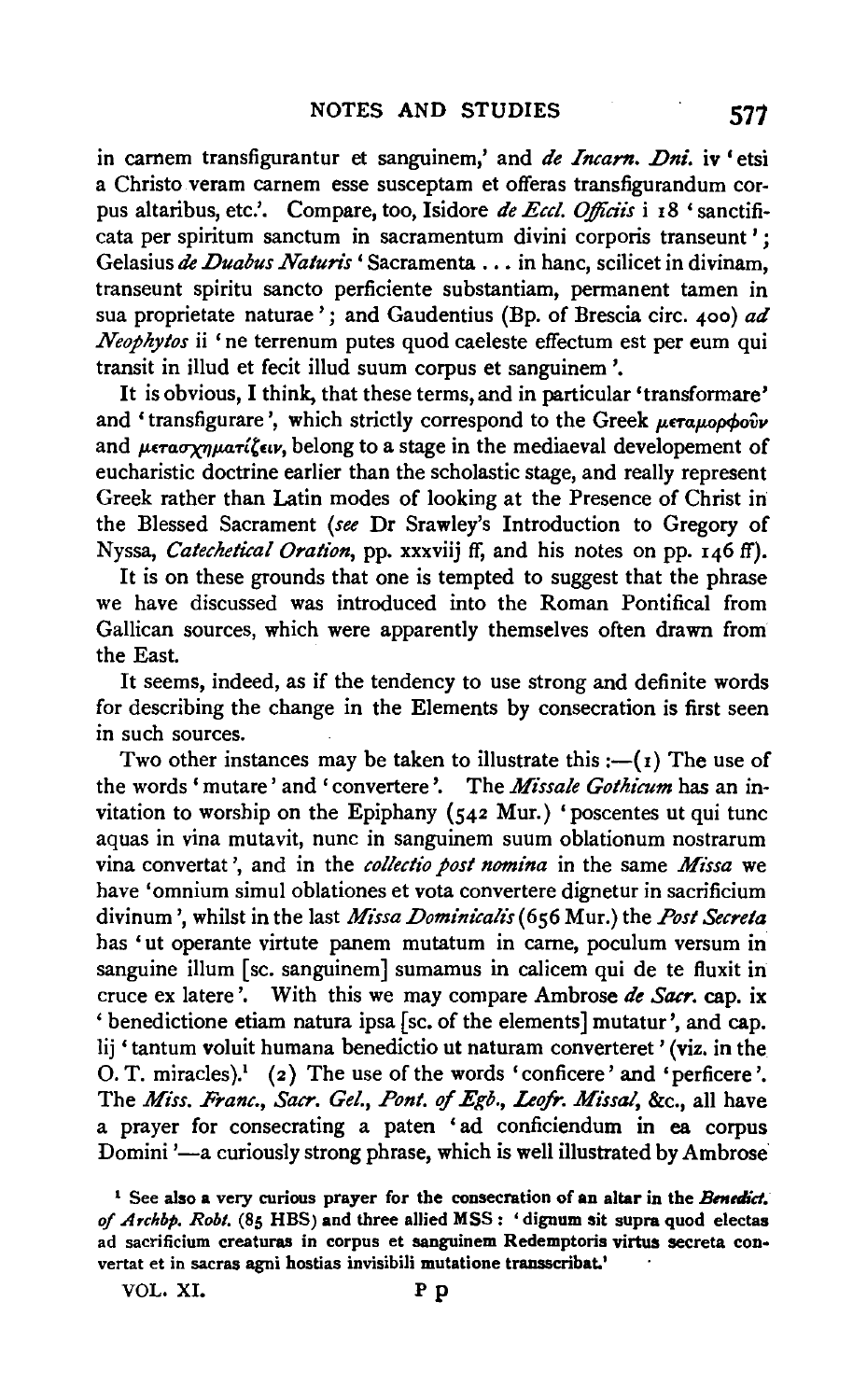## 578 THE JOURNAL OF THEOLOGICAL STUDIES

*de Sacr.* cap. lij 'sacramentum istud quod accipis Christi sermone conficitur', and cap. liij 'hoc quod conficimus corpus ex Virgine est'—though lower down in the same group of benedictions the prayer for consecrating a ciborium uses ' perficere ' in a somewhat different sense, 'hoc vasculum sanctificetur et corporis Christi novum sepulcrum spiritus sancti infusione perficiatur '.

But a remarkable parallel to the stronger use is found in a *Preface*  for the fifth Sunday *post Theophaniam* in the Ottobon. Codex of the *Sacr. Greg.* (298 Mur.) which strikes one as by no means 'Roman' in phraseology: '(hostia) quae offertur a plurimis et unum corpus Christi sancti spiritus infusione perficitur ..• propterea ipsi qui sumimus communionem huius sancti panis et calicis unum corpus Christi efficimur.' 1

Lastly, the following extracts will serve to illustrate the ways in which the word 'substantia' itself was used in the West with regard to the sacramental Presence of Christ in these same times, before the scholastic doctrine of Transubstantiation had been formulated and received. Sacr. Leon. (297 Mur.) Mense Aprili xiij 'repleti substantia reparationis et vitae quaesumus etc.': Sacr. Leon. (357 Mur.) Mense Iulio viiij ' Rogamus ..• ut qui percepimus caelestis mensae substantiam etc.' : Sacr. Leon. (419 Mur.) Mense Septembri xi 'consequens fuit ut ... ederetur qui ..• hoc totum non solum de caelo substantia deferret et nomine sed panem praeberet aeternum'. With the first of these extracts we may compare Ambrose *de Sacr*. cap. xlvij 'ista esca . . . iste panis vivus . . . vitae substantiam subministrat ', and a striking parallel to it in the *Sacr. Ambr.* (Pamel. Lit. i) 'panis vivus et verus qui substantia aeternitatis et esca virtutis est'.<sup>2</sup> In all these cases 'substantia' seems to mean the reality ('veritas',  $\partial \lambda \eta \theta \epsilon \mu a$ ) in a general sense,<sup>3</sup> not the essence ('essentia', *οὐσία*) in the technical sense, which it was afterwards taken to signify.

This brief study of early liturgical phraseology in the West is very largely based on the quotations given and discussed in Muratori's masterly *Dissertatio de rebus liturgicis,* with which he prefaced his *Litur*gia Romana Vetus (Venetiis 1748). It seems almost unfair to have so

<sup>1</sup> Cf. *Pont. of Egb.* (p. 42 Surtees ed.) and *Benedict. of Archbp. Robt.* (84 HBS) in a *benedictio tabulae* : ' lapidem hunc ad conficienda vitae sacramenta compositum :' Canon  $\gamma$  of the second Council of Seville (A. D. 619) 'presbyteris non licet... episcopo praesente sacramentum corporis et sanguinis Christi conficere' : Isid. *de Eccl. Ojf.* ij 7 'in confectione divina corporis et sanguinis consortes '. Amalarius ot Treves (circ. 820) uses nearly the same phrase as this last.

• Cf. *Miss. Goth.* (567 Mur.) at beginning of Lent: 'ipse est panis vivus et verus . . . qui est substantia aeternitatis et esca virtutis.'

<sup>3</sup> Cf. Leo Magn. Serm. de *ieiunio septimi mensis* vi cap. 3 'ut nihil prorsus de veritate corporis et sanguinis ambigatis', and *Ep*. lix 2 'nec ab infantium linguis veritas corporis et sanguinis Christi taceatur'.